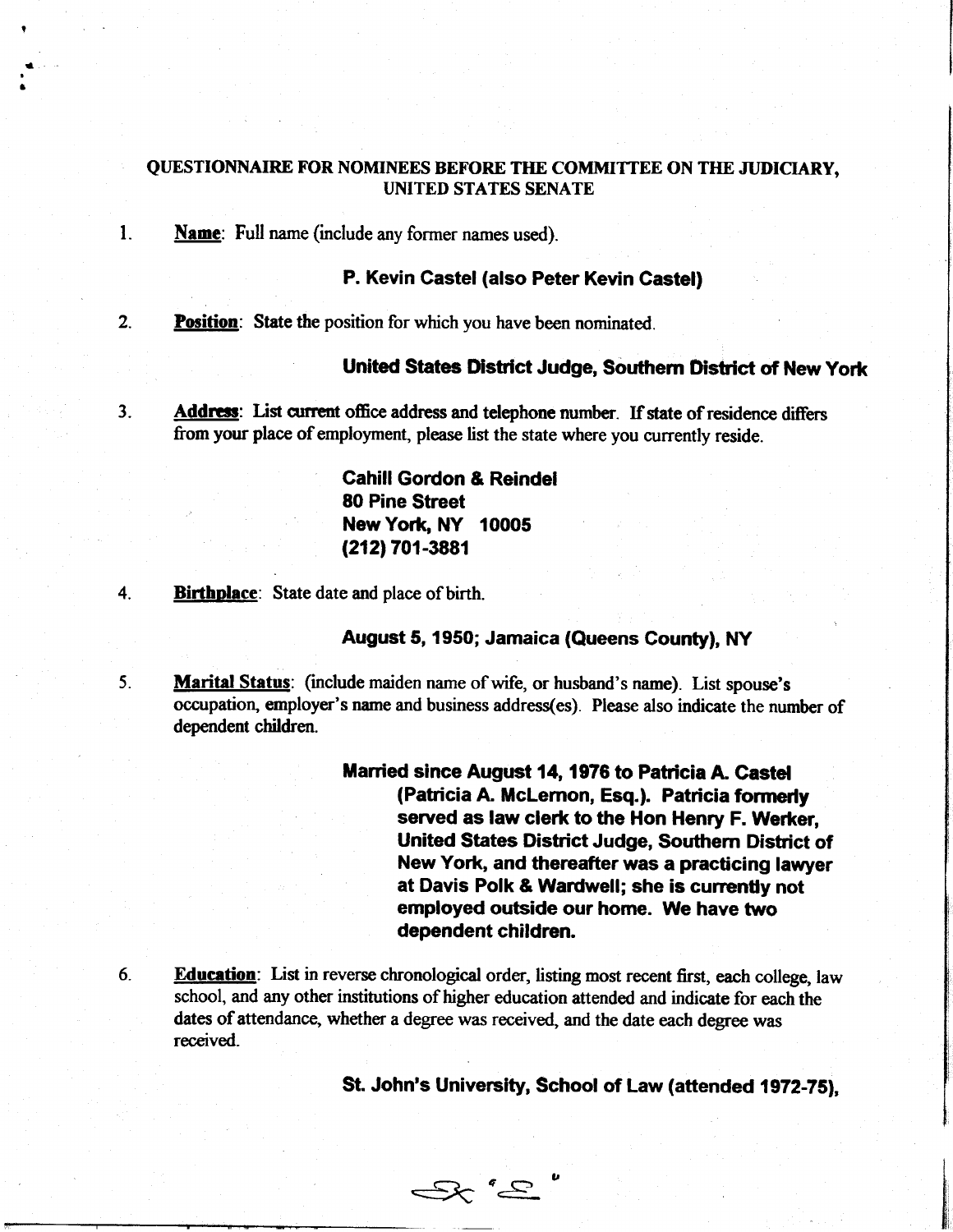Go-Receipient (with spouse), Fidelitas Award, St. John's University (2002) Best Lawyers in America (2001-02 edition) Who's Who in America (Marquis 2001 edition) Honoree, St. John's Law Review (2001) President's Medal, St. John's University (2000) Pietas Medal, St. John's University (1997) Distinguished Alumni Award St. Vincent's College of St. John's University (1990) St. Thomas More Scholar, St. John's School of Law (full tuition scholarship 1972-75) Articles Editor, St. John's Law Review (1975) Father Easterly Award (Outstanding Student Service) (1972)

10. Bar Associations: List all bar associations or legal or judicial-related committees, selection panels or conferences of which you are or have been a member, and give the titles and dates of any offices which you have held in zuch groups.

#### Federal Bar Gouncil

President Emeritus (2002-present)

President and Chairman of Executive Committee (2000-02) Officer and/or Trustee (various dates since 1982)

The Legal Aid Society

Board of Directors (2000-present)

New York State Bar Associaffon

House of Delegates (1994-95)

Chair, Commercial and Federal Litigation Section (1993-94) **Officer and/or Executive Committee Member (various dates** since **1989**)

St. John's School of Law Alumni Association

1st Vice President (2002-present)

Officer and/or Director (various dates since 1990)

New York County Lawyers Association

American Bar Association

Association of the Bar of the Gity of New York

 $\checkmark$  Committee on Professional and Judicial Ethics (1994-97)

Ad Hoc Committee on Homelessness (1997-98)

 $\angle$  Council on Judicial Administration (1997-99)

Fellow, American Bar Foundation

Fellow, New York State Bar Foundation

Supreme Gourt Historical Society

American Judicature Society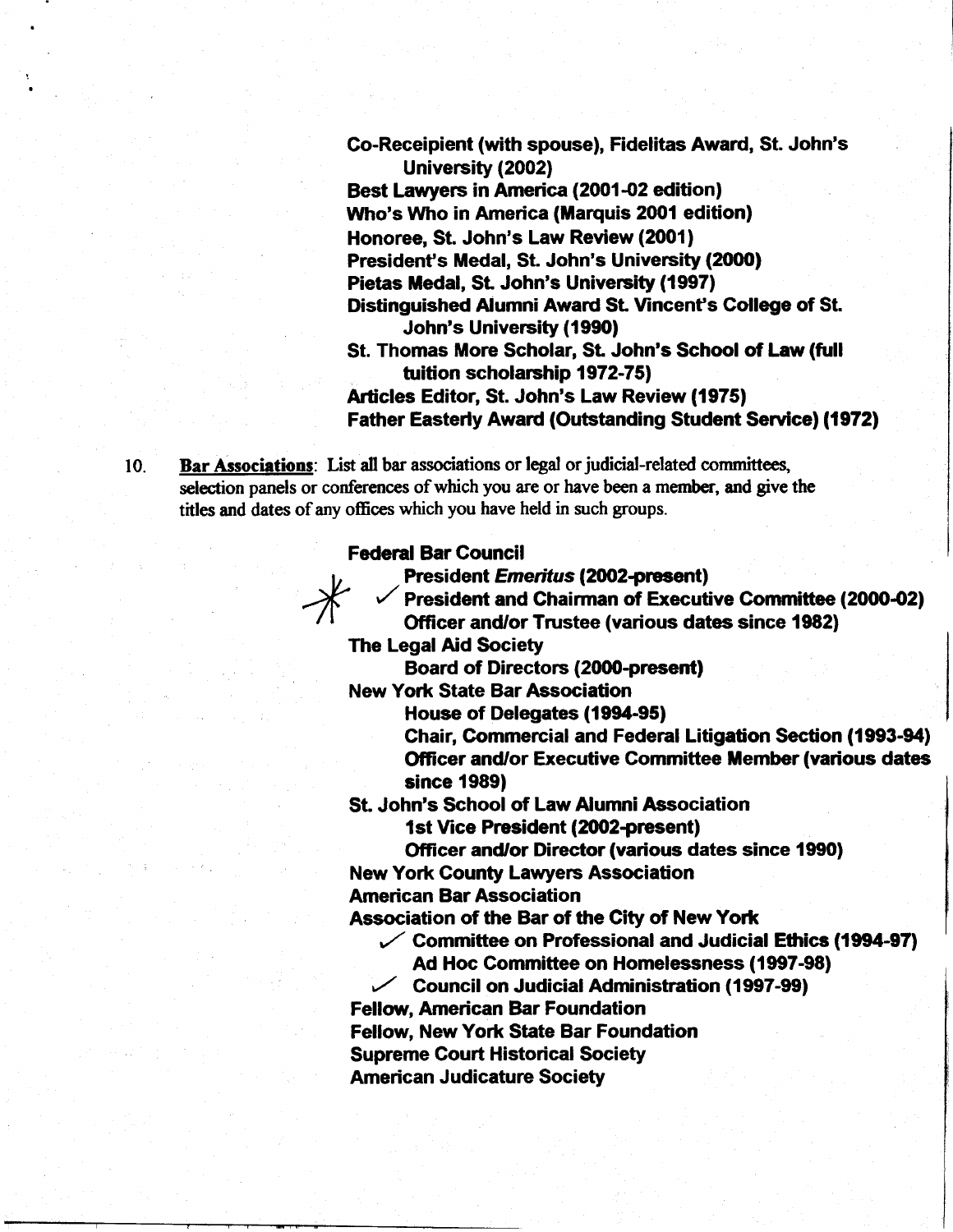# Not applicable.

#### 17. Public Office, Political Activities and Affiliations:

(a) List chronologically any public offices you have held, federal, state or local, other than judicial offices, including the terms of service and whether zuch positions were elected or appointed. If appointed, please include the name of the individual who appointed you. Also, state chronologically any unsuccessful candidacies you have had for elective office or nominations for appointed office for which were not confirmed by a state or federal legislative body.



Departmental Disciplinary Committee of the First Judicial Department (1988-94; 1997-2002); Hearing Panel Member (1988-90), Hearing Panel Ghair (1990-93),

 $\vee$  Policy Committee Member (1997-2002). Appointed by the Presiding Justice of the Appellate Division, First Department. The Departmental Disciplinary Commiftee is the body responsible for attorney discipline in Manhattan and the Bronx.

Court Special Purpose Fund Gommittee, Eastern District of New York (2002-present); appointed by Chief Judge.

Arbitrator, Eastern District of New York (1986-present); appointed by Chief Judge

Mediator, Southern District of New York (1994-present); appointed by Chief Judge

4th Gongressional District Screening Committee for U.S. Military Academies (1 995-96)

appointed by Gongressman Dan Friesa (NY).

Mayor's Panel on Martin Luther King, Jr.

Institute for Law and Social Justice (1987-89); appointed by Mayor Edward I. Koch

Queens Community Board # 2 (approx. 1976-81); appointed by Thomas Manton, City Councilman

- Have you ever held a position or played a role in a political campaign? If so, please identify the particulars of the campaign, including the candidate, dates of the campaign, your title and responsibilities. o)
	- No.

Legal Career: Please answer each part separately. 18.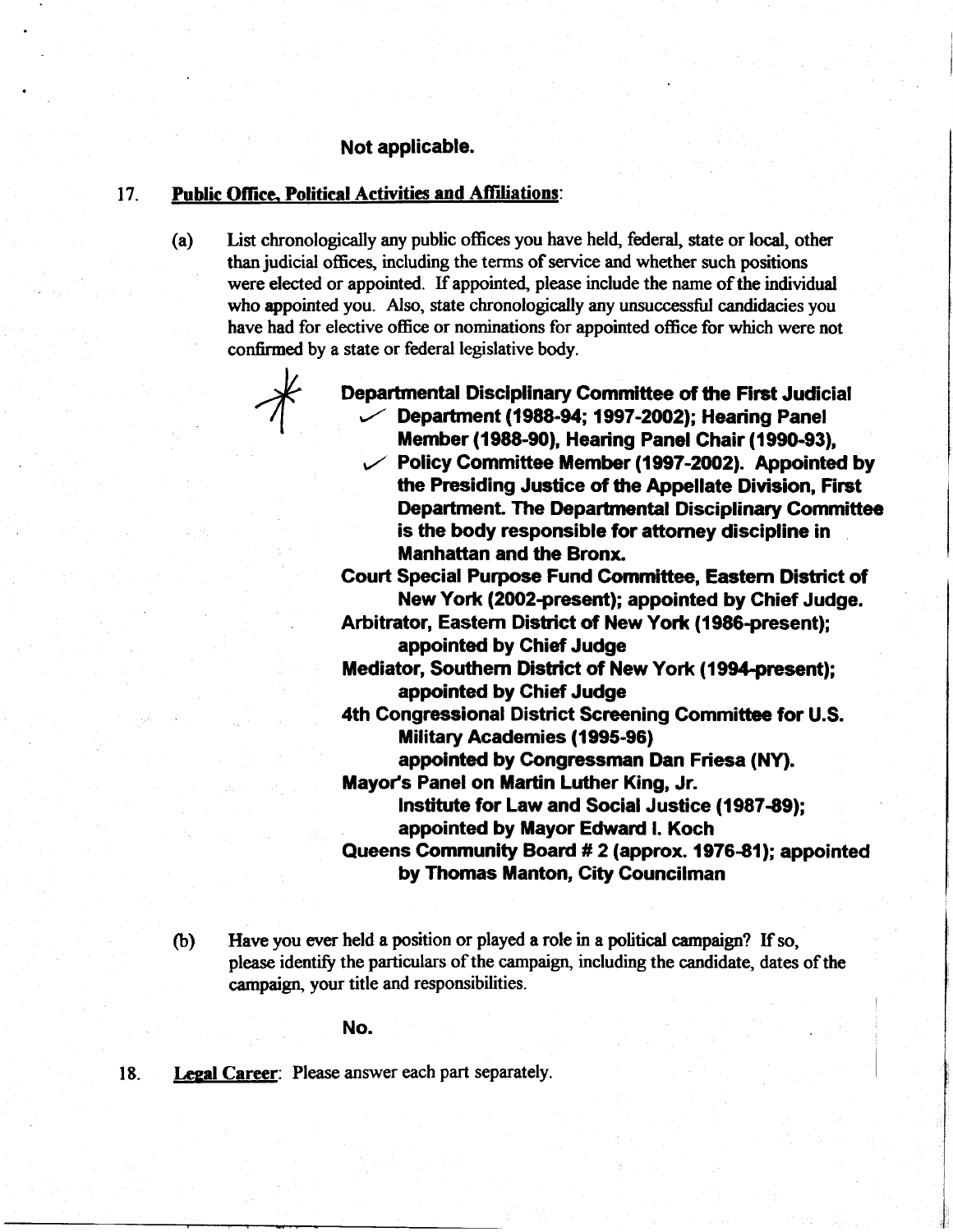States International Trade Commission, Akzo N.V. v. U.S. ITC, 808 F.2d 1471 (Fed. Cir. 1986).

TLX Acquisition Corp. v. The Telex Corporation, Case<br>No. CIV-87-2056-R, United States District Court, Western District of Oklahoma (1987). Acted as special counsel to board of directors of Telex Corporation on hostile tender offer and participated in litigation in Northem and Western Districts of Oklahoma, as well as Delaware and Oklahoma state courts, including arguing the constitutionality of the Oklahoma Takeover Disclosure Act. Judge: Hon. David L. Russell. Opposing Counsel: (now) Hon. John S. Martin, Jr., United States District Court, Southern District of New York, (212) 637-0228. Co-Counsel: Joel L. Wohlgemuth, Norman Wohlgemuth Chandler & Dowdell, 2900 Mid Continent Tower Tulsa. OK 74103, (918) 583-7571.

20. Criminal History: State whether you have ever been convicted of a crime, within ten years of your nomination, other than a minor traffic violation, that is reflected in a record available to the public, and if so, provide the relevant dates of arrest, charge and disposition and describe the particulars of the offense.

#### No.

Party to Civil or Administrative Proceedings: State whether you, or any business of which you are or were an officer, have ever been a party or otherwise involved as a party in any civil or administrative proceeding, within ten years of your nomination, that is reflected in a record available to the public. If so, please describe in detail the nature of your participation in the litigation and the final disposition of the case. Include all proceedings in which you were a party in interest. Do not list any proceedings in which you were a guardian *ad litem*, stakeholder, or material witness. 21.

# None.

 $*$  22.

Potential Conflict of Interest: Explain how you will resolve any potential conflict of interest, including the procedure you will follow in determining these areas of concern. Identify the categories of litigation and financial arrangements that are likely to present potential conflicts of interest during your initial service in the position to which you have been nominated.

I will comply with all existing codes goveming judicial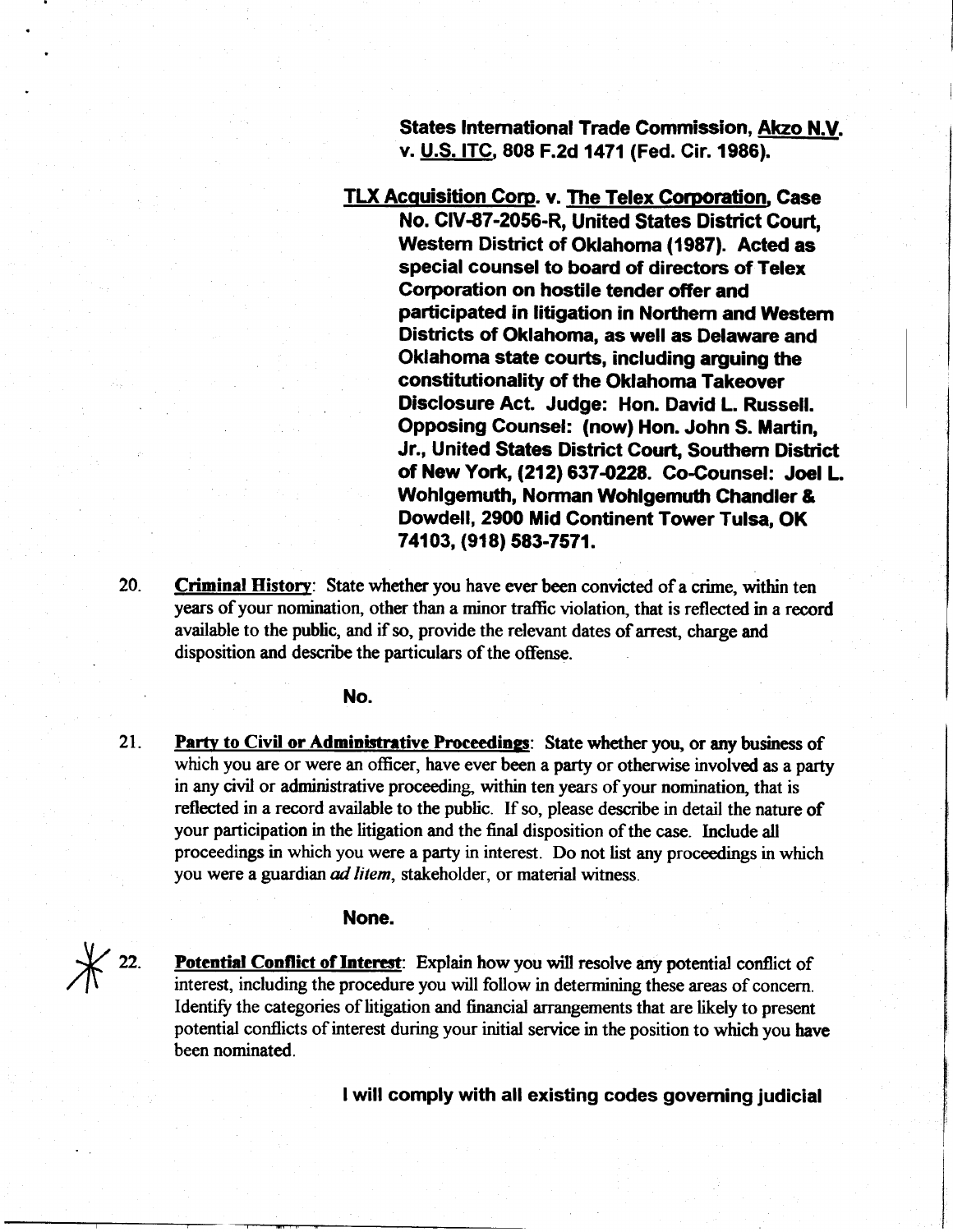conduct. For an indefinite period, I will not sit on cases in which my fonner firm appears as counsel. I will not sit on any case to which a former client is a party and is substantially related to the work I have done for that client

- 23. Outside Commitments During Court Service: Do you have any plans, commitments, or arrangements to pursue outside employment, with or without compensation, during your service with the court? If so, explain. No.
	-
- Sources of Income: List sources and amounts of all income received during the calendar year preceding the nomination, including all salaries, fees, dividends, interest, gifts, rents, royalties, patents, honoraria, and other items exceeding \$500. If you prefer to do so, copies of the financial disclosure report, required by the Ethics in Government Act of 1978, may be substituted here. 24.

# See attached Financial Disclosure Report.

**Statement of Net Worth**: Complete and attach the financial net worth statement in detail. Add schedules as called for. 25.

# See attached net worth statement

Selection Process: Is there a selection commission in your jurisdiction to recommend candidates for nomination to the federal courts?

# Yes.

 $*$  26.

(a) If so, did it recommend your nomination?

#### Yes.

(b) Describe your experience in the judicial selection process, including the circumstances leading to your nomination and the interviews in which you participated.

> I was interviewed by a federal judicial screening commiftee appointed by Govemor George pataki of New York. I was interviewed by members of the Office of White House Counsel, Office of Legal Policy of the Department of Justice and the FBI.

(c) Has anyone involved in the process of selecting you as a judicial nominee discussed with you any specific case, legal issue or question in a manner that could reasonably be interpreted as asking or seeking a commitmert as to how you would